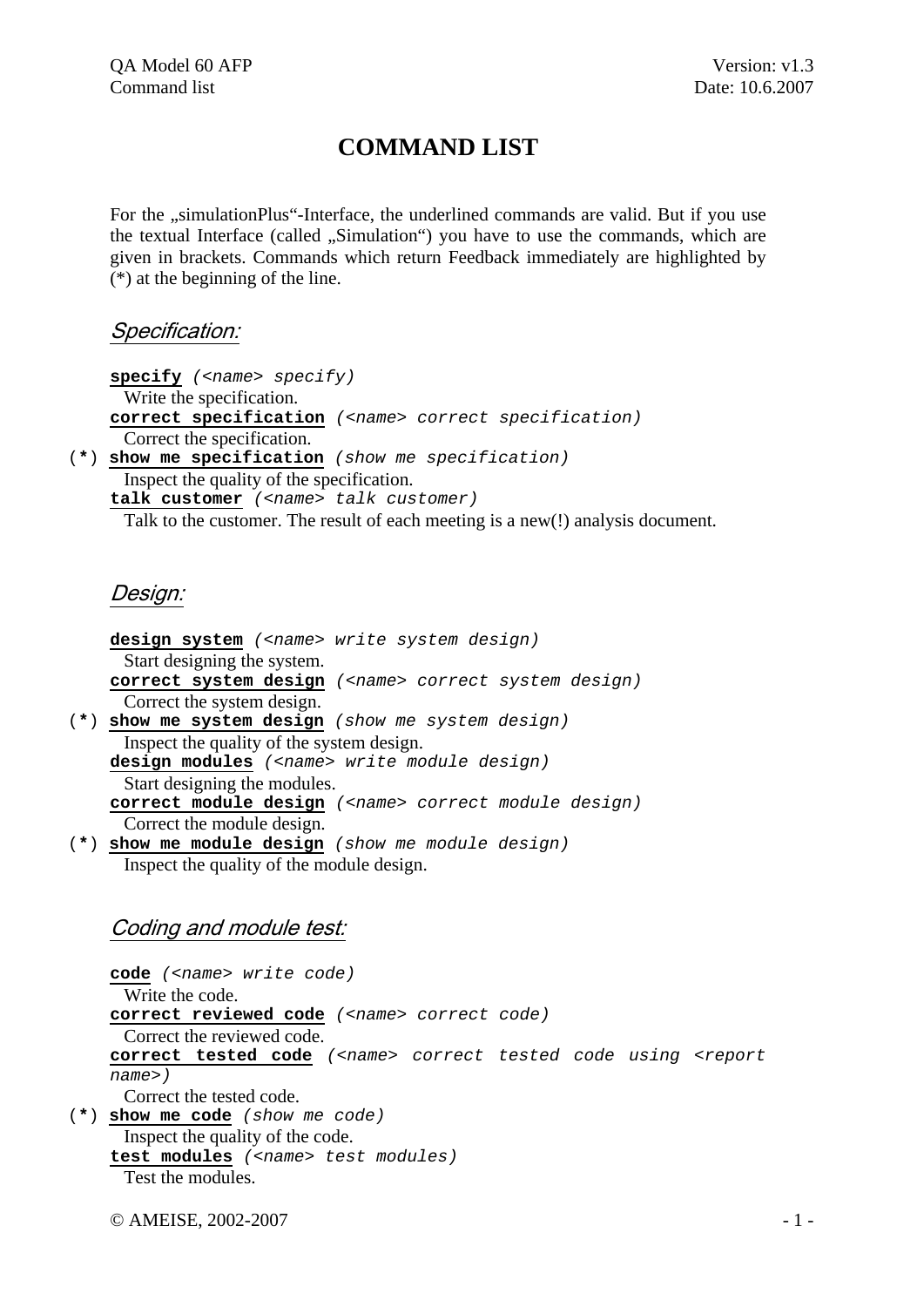#### Integration and system test:

**test system** *(<name> test system)* Test the system. **integrate** *(<name> integrate)* Integrate the system. **test integration** *(<name> do integration test)* Do the integration test.

## Review:

two developers review (<name> and <name> review <document name>) Ask two developers to perform a review.

**three developers review** *(instruct <name> and <name> and <name> review <document name>)* 

Ask three developers to perform a review.

**customer participate in review specification** *(customer and <name> and <name> review specification)* 

Two developers and the customer perform a review of the specification.

 (**\***) **show me review report** *(show me review report)* Inspect the review report. **finish review document** *(finish review document)* 

Abort the review.

# Deliver:

**customer perform acceptance test** *(customer perform acceptance test)*

Ask the customer to do an acceptance test.

**deliver system** *(deliver system)*

Deliver the system to the customer and get the reactions.

**finish project** *(finish project)*

Abort the project.

## Others, related to personnel:

**quit activity** *(<name> quit activity)*

Abort the activity of a developer immediately.

Attention – this command does not work for reviews.

**finish activity** *(<name> finish activity)* 

 Finish the activity of a developer. Please note: the current working package is finished anyway. Attention – this command does not work for reviews.